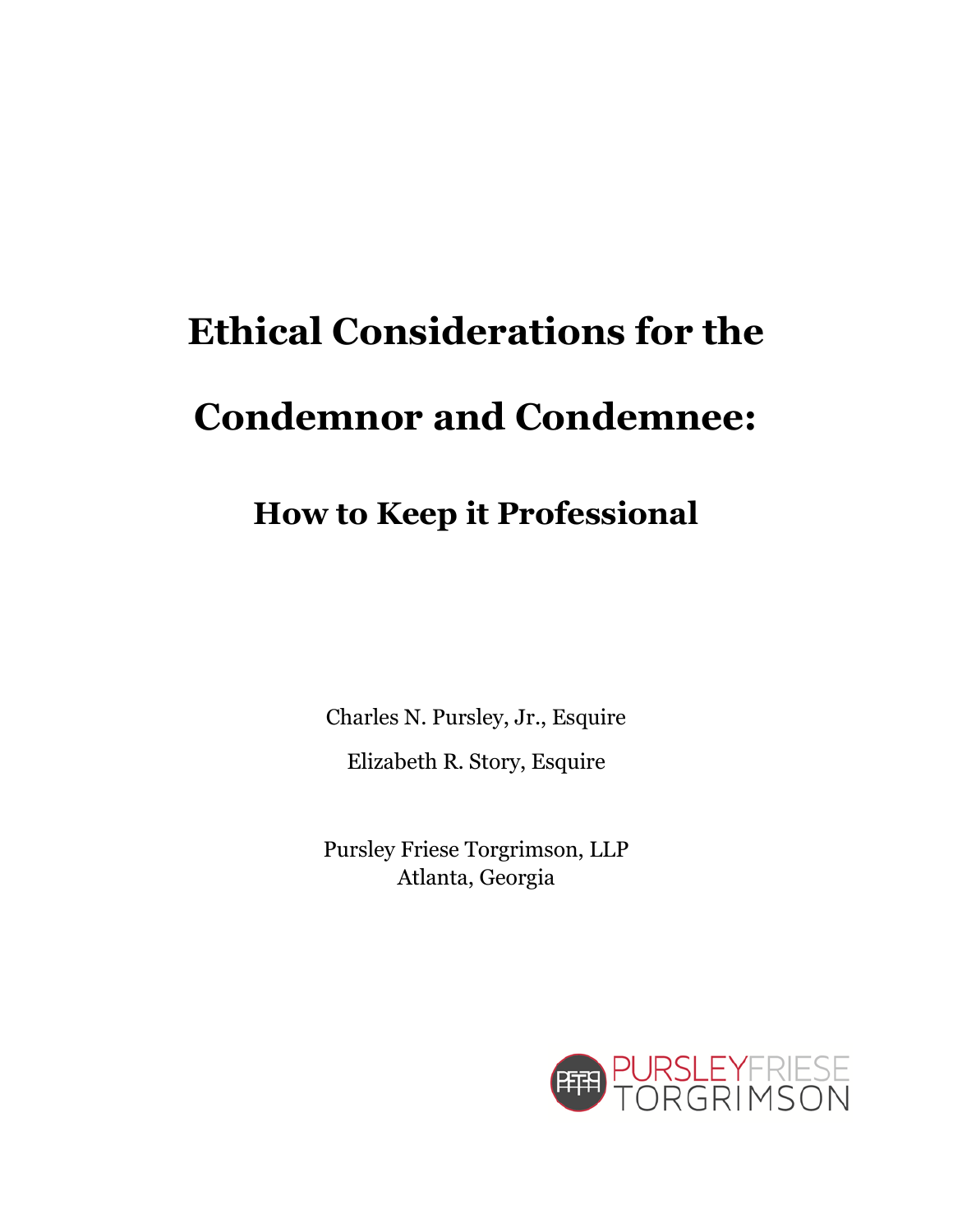## **Ethical Considerations for the Condemnor and Condemnee: How to Keep it Professional**

Over the years, the term "professional" has lost some of its esteem as people deemed "professionals" in all different arenas have been in the spotlight for everything from embezzlement to performance-enhancing drugs to murder. As media and society attempt to degrade the idea of professionalism, there is not a more important time as members of a profession, to be reminded of the basic tenants of the legal profession and how to diligently practice law as professionals.

The Georgia Rules of Professional Conduct have for years formed the basis of our ethical and professional rules, goals and standards that get us through the many challenges to fulfilling our responsibilities as lawyers. The Preamble to the Rules is worth re-reading as a reminder to who we are as individual lawyers and who we are together as a profession. The Rules don't give a hard and fast answer to every question, but they give a road map through the danger zones.

"The Rules of Professional Conduct are rules of reason. They should be interpreted with reference to the purposes of legal representation and of the law itself. Some of the Rules are imperatives, cast in the terms of "shall" or "shall not." … Others, generally cast in the terms of "may" or "should," are permissive or aspirational and define areas under the Rules in which the lawyer has professional discretion. … The Rules are thus partly obligatory and disciplinary and partly aspirational and descriptive. Together they define a lawyer's professional role. Comments do not add obligations to or expand Rules but provide guidance for practicing in compliance with the Rules."<sup>1</sup>

The permissive or aspirational areas of the Rules are now further defined in what we call Professionalism; what we should do over and beyond what we have to do.

j

<sup>1</sup> Preamble, Scope, Section [13].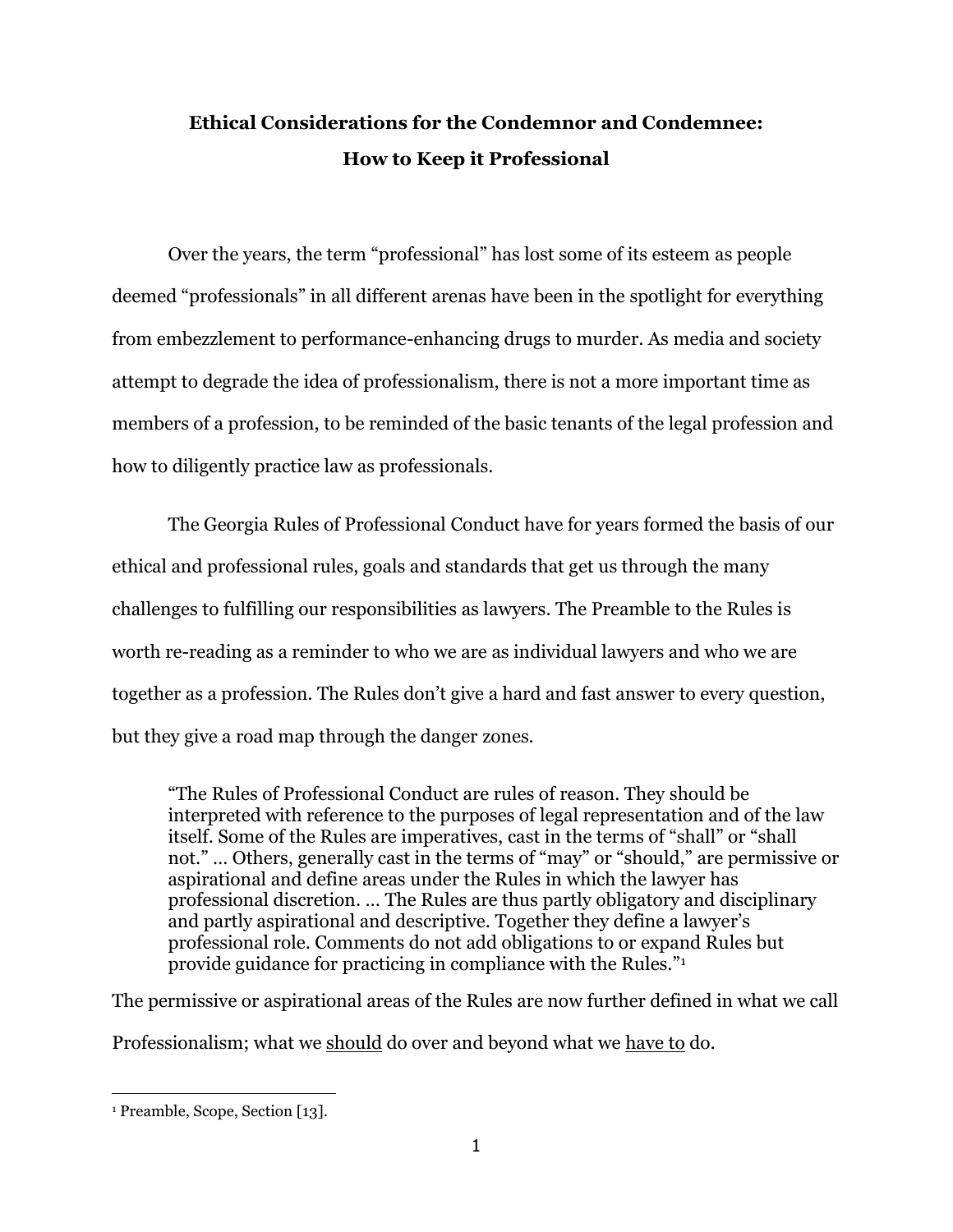The Chief Justice's Commission on Professionalism adopted the Lawyer's Creed and Aspirational Statement on Professionalism as a public statement to "serve as encouragement, guidance and assistance to individual lawyers, law firms, and bar associations as they recognize the special obligations that attach to their calling and their responsibility to serve others."<sup>2</sup> The Lawyer's Creed states:

**To my clients**, I offer faithfulness, competence, diligence, and good judgment. I will strive to represent you as I would want to be represented and to be worthy of your trust.

**To the opposing parties and their counsel**, I offer fairness, integrity, and civility. I will seek reconciliation and, if we fail, I will strive to make our dispute a dignified one.

**To the courts**, and other tribunals, and to those who assist them, I offer respect, candor, and courtesy. I will strive to do honor to the search for justice.

**To my colleagues in the practice of law**, I offer concern for your welfare. I will strive to make our association a professional friendship.

**To the profession, I offer assistance**. I will strive to keep our business a profession and our profession a calling in the spirit of public service.

**To the public and our systems of justice,** I offer service. I will strive to improve the law and our legal system, to make the law and our legal system available to all, and to seek the common good through the representation of my clients.<sup>3</sup>

The general public loves a good lawyer joke that calls into question the

professionalism and ethics of our profession. Unfortunately, the general public's opinion

is hard to change, as our profession reaches directly only those who seek legal

assistance. Condemnation, however, is a unique power that pulls members of the

general public into our services—requiring land owners, business owners, or home

 $\overline{a}$ 

<sup>2</sup> http://www.gabar.org/aboutthebar/lawrelatedorganizations/cjcp/lawyers-creed.cfm <sup>3</sup> Id.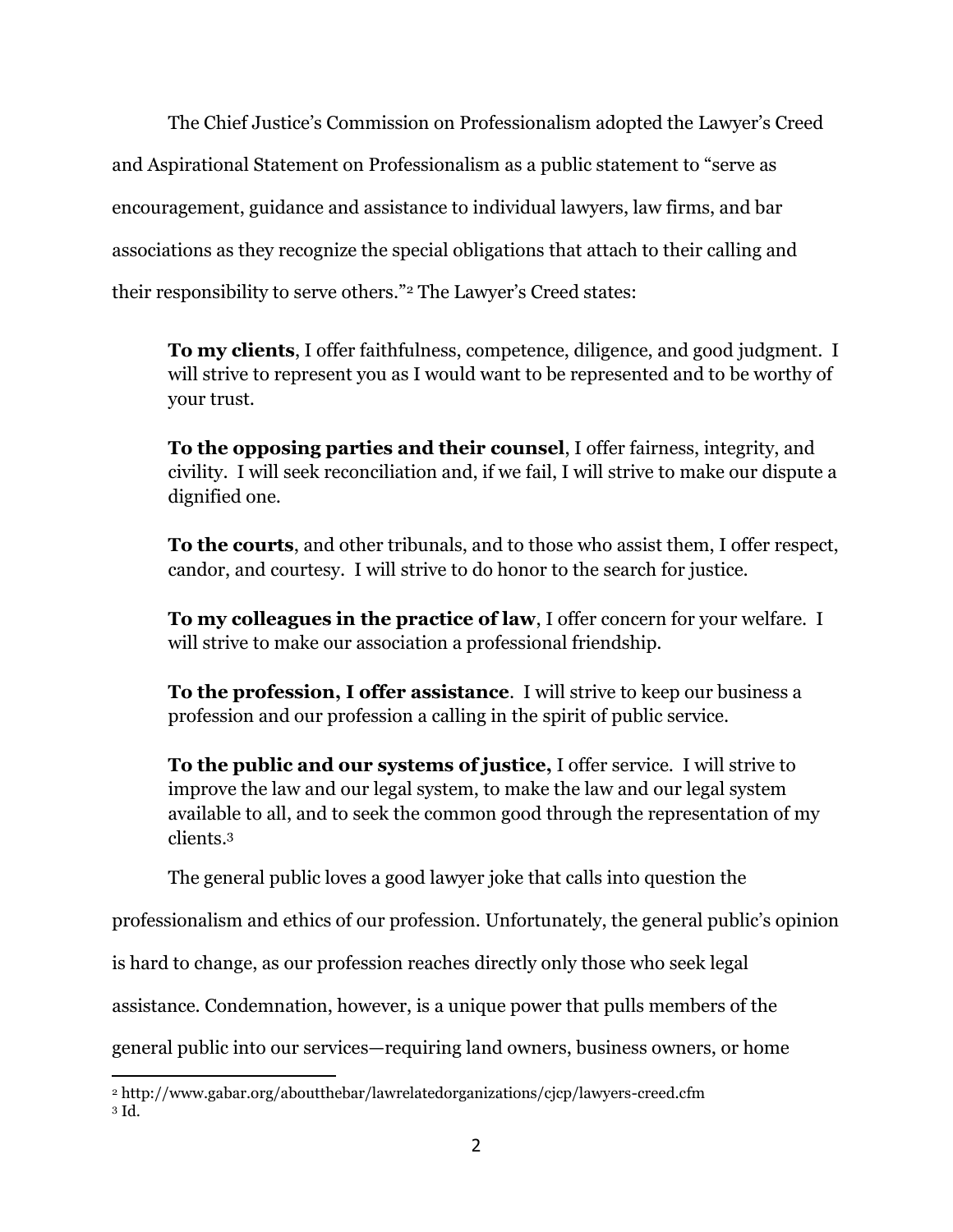owners to become involved in a legal action that they did not bargain for. Therefore, condemnation attorneys have a unique opportunity to promote the legal profession to the general public who might not otherwise come to need the services of the legal profession. In addition, because condemnation is a specialized area of the law, the Georgia section of condemnation attorneys is a relatively small, close-knit group. Because of condemnation clientele and the size of our condemnation section, the Lawyer's Creed and Aspirational Statement on Professionalism are even more important, since attorneys will most likely be working with each other frequently and the Condemnees are members of the public who would not normally be engaging with the legal profession. Condemnation attorneys have a unique position to fulfill the Lawyer's Creed and further the esteem of the legal profession.

#### **I. Obligation to Client**

Condemnation is different from other types of civil litigation, and because it is a specialized area, attorneys owe a special obligation to the client to be competent in both condemnation substance and procedure.<sup>4</sup> The Georgia Supreme Court has called the power of eminent domain "perhaps the greatest power vested in the General Assembly."<sup>5</sup> It is our responsibility as attorneys for Condemnors and Condemnees to insure that this power is exercised fairly. As competent condemnation attorneys, we should remember:

#### - Engagement Letters

 $\overline{a}$ 

<sup>4</sup> See Rule 1.1: "A lawyer shall provide competent representation to a client. Competent representation as used in this Rule means that a lawyer shall not handle a matter which the lawyer knows or should know to be beyond the lawyer's level of competence without associating another lawyer who the original lawyer reasonably believes to be competent to handle the matter in question. Competence requires the legal knowledge, skill, thoroughness and preparation reasonably necessary for the representation." <sup>5</sup> *Department of Transportation v. City of Atlanta*, 255 Ga. 124, 142, 337 S.E.2d 327, 341 (1985).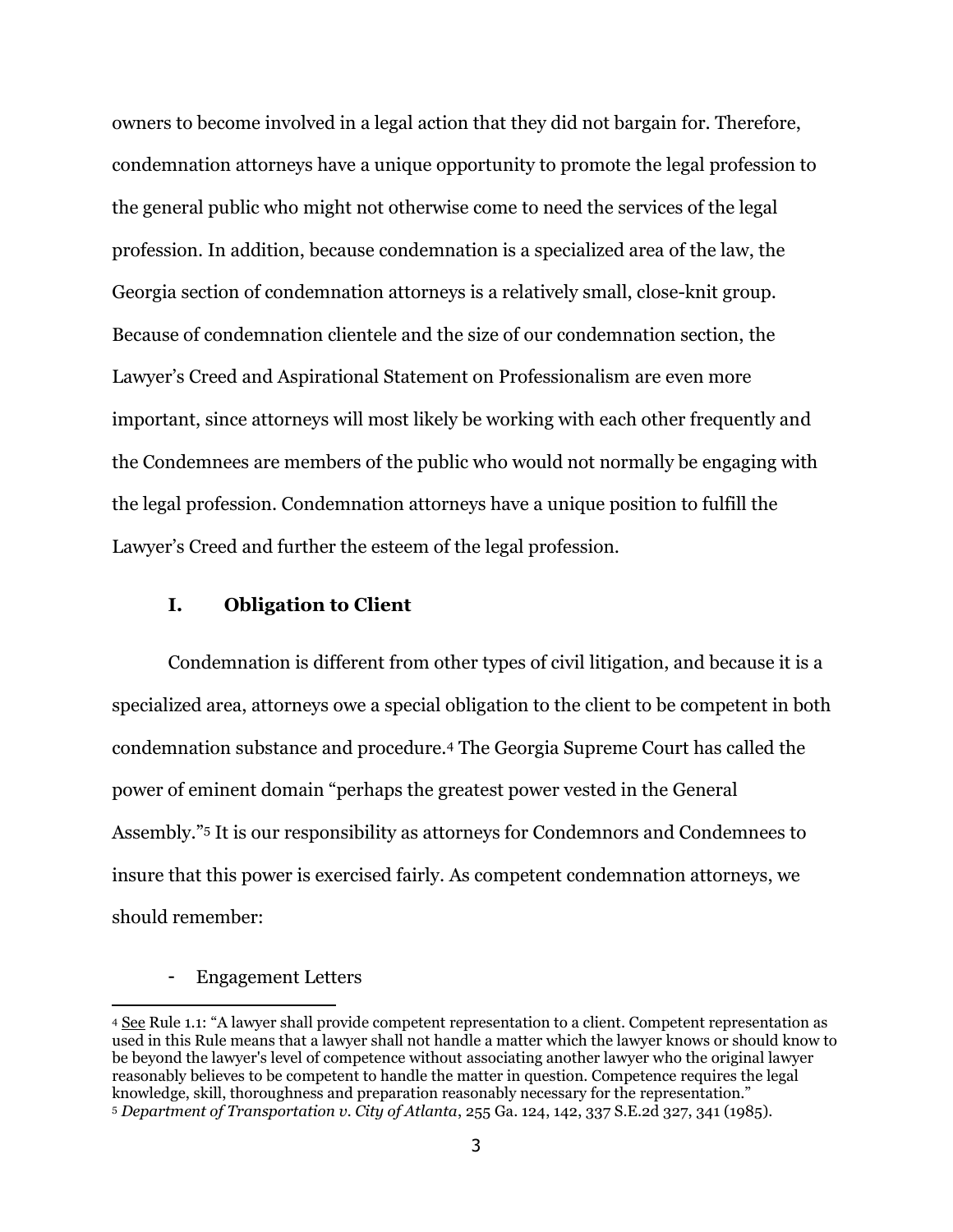- o Establishing the scope of the engagement
- o Declining the Engagement
- o If you don't know how to do it, find somebody who does
- Timely Notice of Appeal
	- o Protect your Client
- Keep client informed of project progress/concerns<sup>6</sup>
- Recommend experts when necessary
	- o Bring the right team to the case
- Protect Confidential Information7
	- o How ethical is your password?
	- o Casual Conversation and Gossip
	- o Social Media Use and Abuse
	- o Information Stored in or Transmitted by computers, scanners, copiers and mobile devices

## **II. Obligation to Opposing Parties and Counsel**

Striving for fairness, integrity and civility when working with opposing parties

and counsel may be the most challenging portion of the Lawyer's Creed. In an

j <sup>6</sup> See Rule 1.4: (a) A lawyer shall promptly inform the client of any decision or circumstance with respect to which the client's informed consent, as defined in Rule 1.0(h), is required by these Rules; reasonably consult with the client about the means by which the client's objectives are to be accomplished; keep the client reasonably informed about the status of the matter; promptly comply with reasonable requests for information; and consult with the client about any relevant limitation on the lawyer's conduct when the lawyer knows that the client expects assistance not permitted by the Rules of Professional Conduct or other law. (b) A lawyer shall explain a matter to the extent reasonably necessary to permit the client to make informed decisions regarding the representation.

<sup>7</sup> See Rule 1.6(a): A lawyer shall maintain in confidence all information gained in the professional relationship with a client, including information which the client has requested to be held inviolate or the disclosure of which would be embarrassing or would likely be detrimental to the client, unless the client gives informed consent, except for disclosures that are impliedly authorized in order to carry out the representation, or are required by these Rules or other law, or by order of the Court.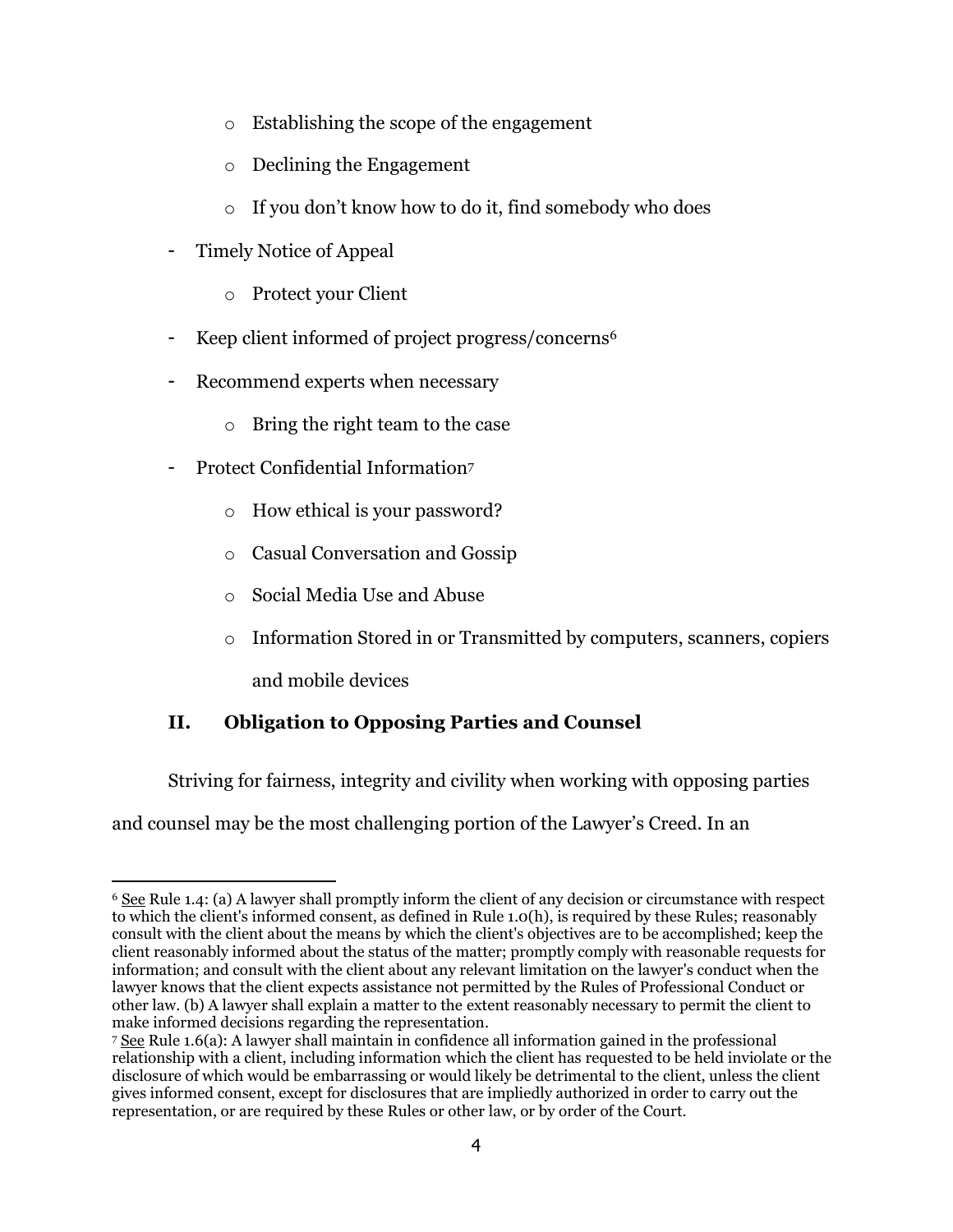adversarial role, it can be easy to cast the opposing parties and counsel as enemies, and treat them as such. However, professionals understand the importance of cooperating with opposing counsel in a manner consistent with competent representation of all parties and treating opposing counsel with civility.<sup>8</sup> Particularly, in condemnation law, problems could arise in the following areas:

- Depositions
	- o Keep them civil
- Settlement
	- o Keep a courteous timetable
- **Discovery** 
	- o Simple Courtesies
	- o Do you really need to object to every question?
- Keep in Mind: the opposing party and attorney are not the devil.

## **III. Obligation to the Court**

An attorney owes the court honesty, respect, and deference, as well as coming prepared with the knowledge of court rules, procedures, and applicable law. Especially in condemnation cases, the attorney may need to explain the nuances of the law to the Court, who may not be as familiar with this area of litigation. An attorney has a professional and ethical duty to present accurate case law on an issue.<sup>9</sup> Condemnation

j

<sup>8</sup> See Aspirational Statement on Professionalism

<sup>9</sup> See The Lawyer's Creed and Aspirational Statement on Professionalism. See also. Rule 3.3(a) Candor Toward the Tribunal, Comment 4: "Legal argument based on a knowingly false representation of law constitutes dishonesty toward the tribunal. A lawyer is not required to make a disinterested exposition of the law, but must recognize the existence of pertinent legal authorities. Furthermore, as stated in paragraph (a)(3), an advocate has a duty to disclose directly adverse authority in the controlling jurisdiction that has not been disclosed by the opposing party. The underlying concept is that legal argument is a discussion seeking to determine the legal premises properly applicable to the case."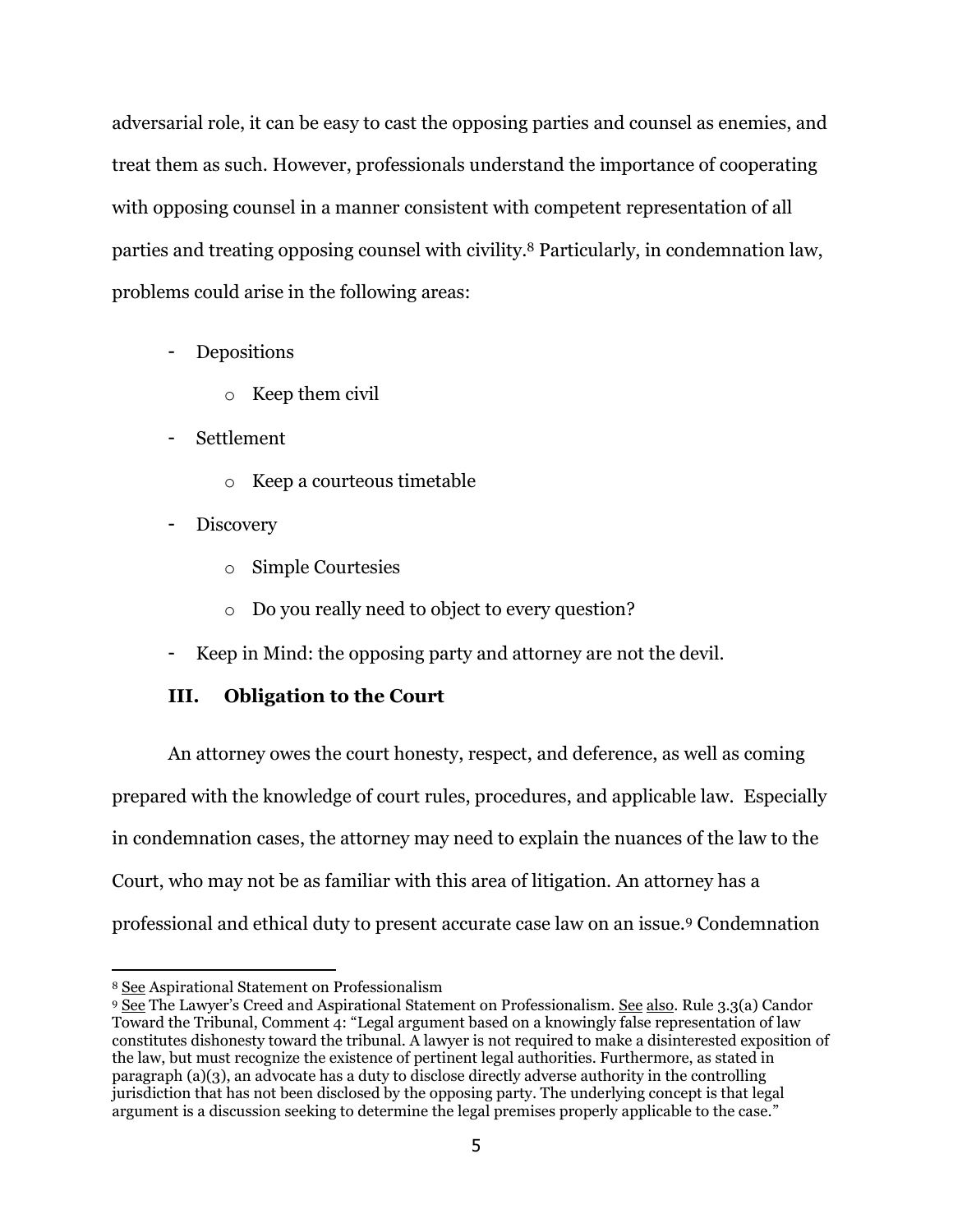attorneys should also be mindful of and respect the Court's time. When condemnation cases do proceed to trial, they can be long and complicated. It might be best to have the case specially set on the Court's calendar, to avoid clogging the remaining civil trial calendar.

## **IV. Obligation to Colleagues Practicing Law, the Profession, and the Public**

In order for the legal profession to stand out as professionals in the community, it is important for attorneys to remember their obligations to other attorneys, the profession of law itself, and the general public. Attorneys should offer assistance and guidance to other attorneys when able or refer potential clients to another attorney if it fits the client's best interest. One attorney's actions may be the only interaction a person from the general public has with the legal profession. Therefore, an attorney has an obligation to the profession to stay knowledgeable in the law and maintain a professional reputation. As part of the legal profession, an attorney takes on an additional obligation to the general public, to seek the common good and improve our laws and legal system for all.

#### **V. When Professionalism Gets Hard**

For most attorneys, professionalism comes as second nature and is just the "right way to act." However, professionalism may place an attorney in a difficult position, requiring even the most ethical and professional attorney to question the right course of action, since an attorney is obligated to protect the public from incompetent or wrongful

6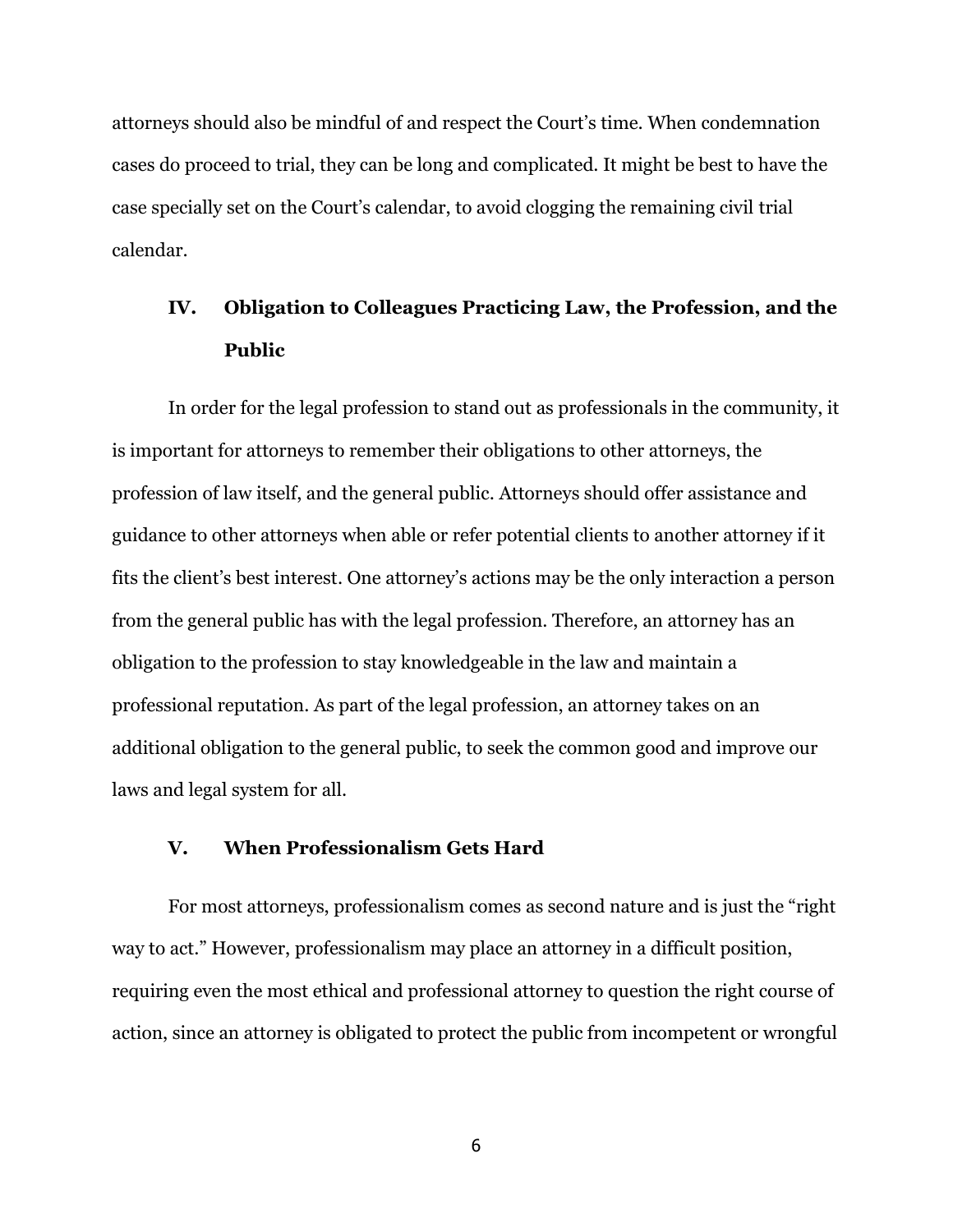lawyering by reporting other attorneys of ethical violations. <sup>10</sup> Choosing whether to report a colleague can be difficult. However, making the right decision on how to proceed when another attorney crosses the line of professionalism upholds the Lawyer's Creed and keeps the legal profession professional.

When colleagues can cross the professional line:

- Improper solicitation/contact
- Improper motive in claims and contentions<sup>11</sup>
- Improper Trial Conduct
	- o What You Can Do v. What You Should Do<sup>12</sup>

Representing clients through the eminent domain process that is "perhaps the

greatest power vested in the General Assembly" is a responsibility that should be taken

 $\overline{a}$ <sup>10</sup> See Rule 8.3(a): Though there is no penalty for a violation of this rule, "A lawyer having knowledge that another lawyer has committed a violation of the Georgia Rules of Professional Conduct that raises a substantial question as to that lawyer's honesty, trustworthiness or fitness as a lawyer in other respects, should inform the appropriate professional authority."

<sup>11</sup> See Rule 3.1: In the representation of a client, a lawyer shall not: file a suit, assert a position, conduct a defense, delay a trial, or take other action on behalf of the client when the lawyer knows or when it is obvious that such action would serve merely to harass or maliciously injure another; knowingly advance a claim or defense that is unwarranted under existing law, except that the lawyer may advance such claim or defense if it can be supported by good faith argument for an extension, modification or reversal of existing law.

<sup>&</sup>lt;sup>12</sup> See Rule 3.3 at Footnote 9. See also Rule 3.4: A lawyer shall not: (a) unlawfully obstruct another party's access to evidence or unlawfully alter, destroy or conceal a document or other material having potential evidentiary value. A lawyer shall not counsel or assist another person to do any such act; (b) falsify evidence; counsel or assist a witness to testify falsely; or pay, offer to pay, or acquiesce in the payment of compensation to a witness contingent upon the content of the testimony or the outcome of the case. But a lawyer may advance, guarantee, or acquiesce in the payment of: expenses reasonably incurred by a witness in preparation, attending or testifying; or reasonable compensation to a witness for the loss of time in preparing, attending or testifying; or a reasonable fee for the professional services of an expert witness; (f) request a person other than a client to refrain from voluntarily giving relevant information to another party unless: the person is a relative or an employee or other agent of a client; or the lawyer reasonably believes that the person's interests will not be adversely affected by refraining from giving such information; and the information is not otherwise subject to the assertion of a privilege by the client; and (g) use methods of obtaining evidence that violate the legal rights of the opposing party or counsel; or (h) present, participate in presenting or threaten to present criminal charges solely to obtain an advantage in a civil matter.